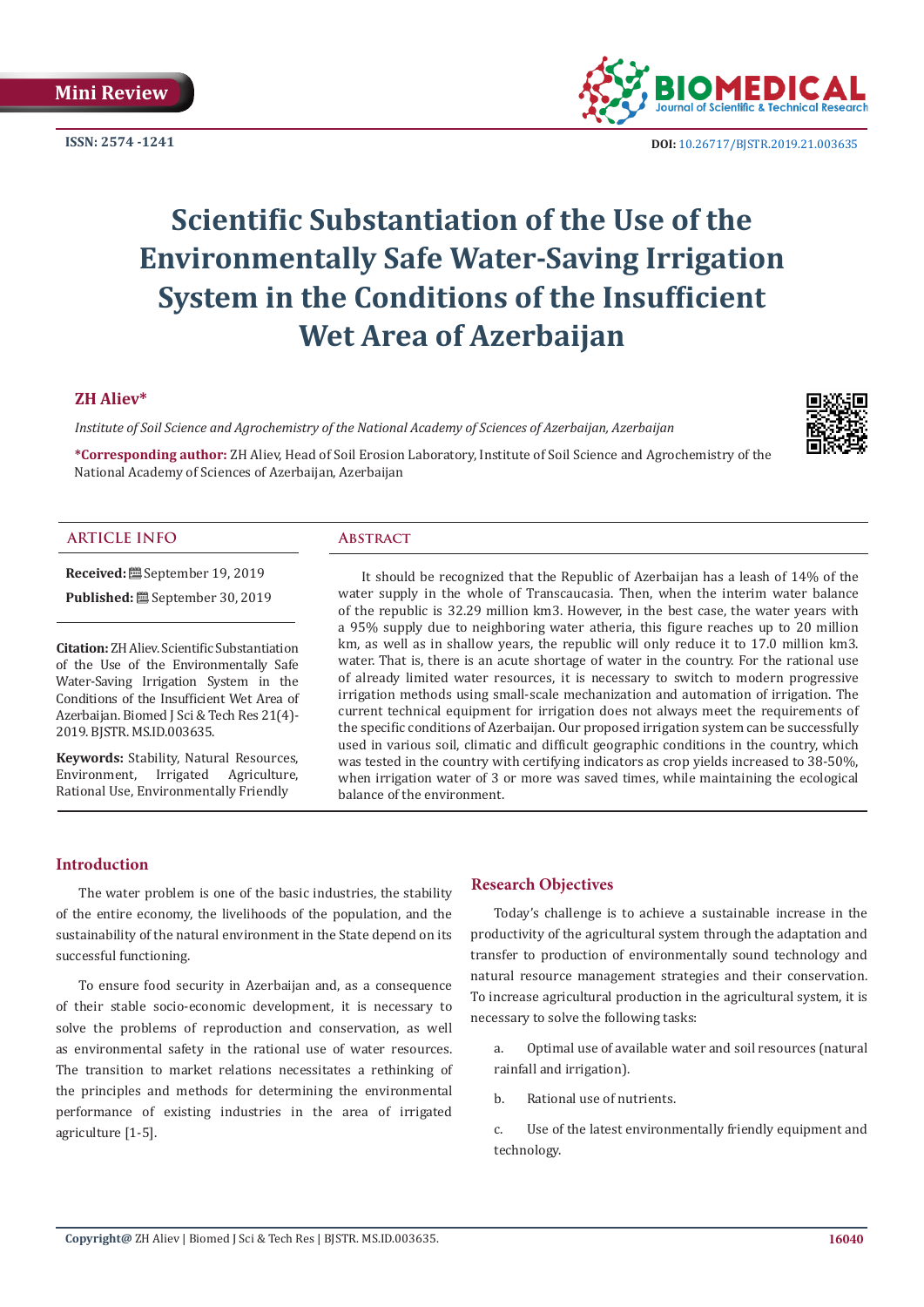At the same time, it is extremely necessary to develop specific conditions for the latest environmentally friendly water-saving equipment and irrigation technology.

#### **Study Moves and Discussion of Materials**

Water-intensive crops and water consumption per 1 ha of irrigated land lags due to water shortages, as a result of which, instead of 6-7 waterings, plants receive 2 waterings. On the other hand, Azerbaijan differs in climatic conditions from other regions of the former Soviet Union. That is, 9 out of 11 climatic zones existing in nature takes place in our republic. This circumstance requires a special approach to solving the problems of agricultural production. It should also be noted that the rainfall for different regions is very uneven. So, to meet the needs of crops during their growing season, there is an acute shortage of water. In Azerbaijan, from 1.4 million hectares of irrigated area, 96% is watered by the surface method. That is, in the republic, progressive technology and irrigation technology are used very little [6-8].

The main condition for conducting natural irrigation along the furrows is a thorough capital planning of the irrigated massifs, as well as the correct cutting of the furrows and the supply of water to them strictly according to the established standards. As a rule, this norm is not maintained in Azerbaijan. It is known that noncompliance with irrigation technology for furrows and inlet leads to large losses of scarce irrigation water, waterlogging, rising groundwater levels, reverse salinization of soil and erosion. All this leads to a significant decrease in agricultural crops, destroys the soil structure, causes the need for additional land reclamation, and even leads to the complete unsuitability of land for agricultural production. Further preservation of such a situation may lead to even more serious consequences in the national economy of the republic. For rational use already insufficient water resources, it is necessary to switch to modern progressive irrigation methods using small-scale mechanization and automation of irrigation. Existing technical means of irrigation do not always meet the requirements of the specific conditions of Azerbaijan.

It should be noted that Azerbaijan is undergoing a transition to multi-structured management. That is, after the reform of almost 100% of economic activities, more than 35 thousand farms and other private farms were created on their basis, which were granted 1.3 million hectares of land for personal ownership. Of the total agricultural land per capita, one third of the irrigated area is about 0.15 ha. These lands account for about 85% of all crop production of the republic. The transfer of land to private ownership made it possible to accelerate the development of agricultural production. Existing technological means of irrigation do not always meet the requirements of agricultural production in Azerbaijan. Therefore, there is a need to improve existing and develop new designs of progressive water-saving equipment and irrigation technology, in relation to the natural conditions of Azerbaijan.

It is this approach to solving the problem of irrigated agriculture in Azerbaijan that can bring agriculture out of this critical state, that is, expand the cultivated area due to the saved water and get, along with the previously used areas, an additional stable high crop of crops. The use of this equipment in our country has not been given enough attention, although there is a shortage of water for irrigation that urgently required their use. Moreover, water-saving equipment and irrigation technology, providing plants with irrigation water in accordance with the course of their water consumption, also creates environmentally friendly conditions for the development and fruiting of crops. The advantage of this type of irrigation is that with a minimum supply of water, it creates conditions for an even distribution of moisture on the root system of the plant and the entire irrigated area. In this case, a microclimate and a moistening center are formed for a more intensive development of plants, therefore, it significantly increases the productivity of various types of crops.

Water-saving equipment and irrigation technology, in addition to those noted, has a number of other advantages over the existing surface irrigation method. It does not require strict planning of irrigated fields, it allows you to dose the irrigation rate and mineral fertilizers, to mechanize and automate the process of water distribution, etc. The use of water-saving equipment and irrigation technology in the conditions of privatization of land plots passing into private ownership is very important. It will be very profitable to water the largest areas of private farmland in conditions of water scarcity in the most economically cheap way, since a large sum of money will have to be paid for water. Obviously, the most economical and rational consumption of land will be beneficial to any landowner in order to obtain guaranteed high crop yields. It should be noted that Azerbaijan is one of the leading countries among the CIS in multistructure management.

The transition to multi-structured farming has found developers in the field of agricultural engineering not prepared for largescale development of agricultural machinery, including irrigation. Currently, there are not only sets of equipment for irrigation of small areas in various environmental conditions, but even a program for the development of the production of such equipment. The lack of special equipment leads to the use of inefficient manual labor or to the irrational use of traditional irrigation equipment, unsuitable for farms and household plots. For use in farmers and household plots, the Institute of Erosion and Irrigation of ANAS suggests using more effective means: micro irrigation and irrigation hoses. However, the Institute does not have the opportunity for a full set of equipment. Solving the problem of irrigation of farms and household plots at the level of developed capitalist countries requires a radical change in the existing principles of labor organization, territory and water use.

The analysis of the current state of irrigated farms and household plots (1996-2007) showed their low technical equipment, the lack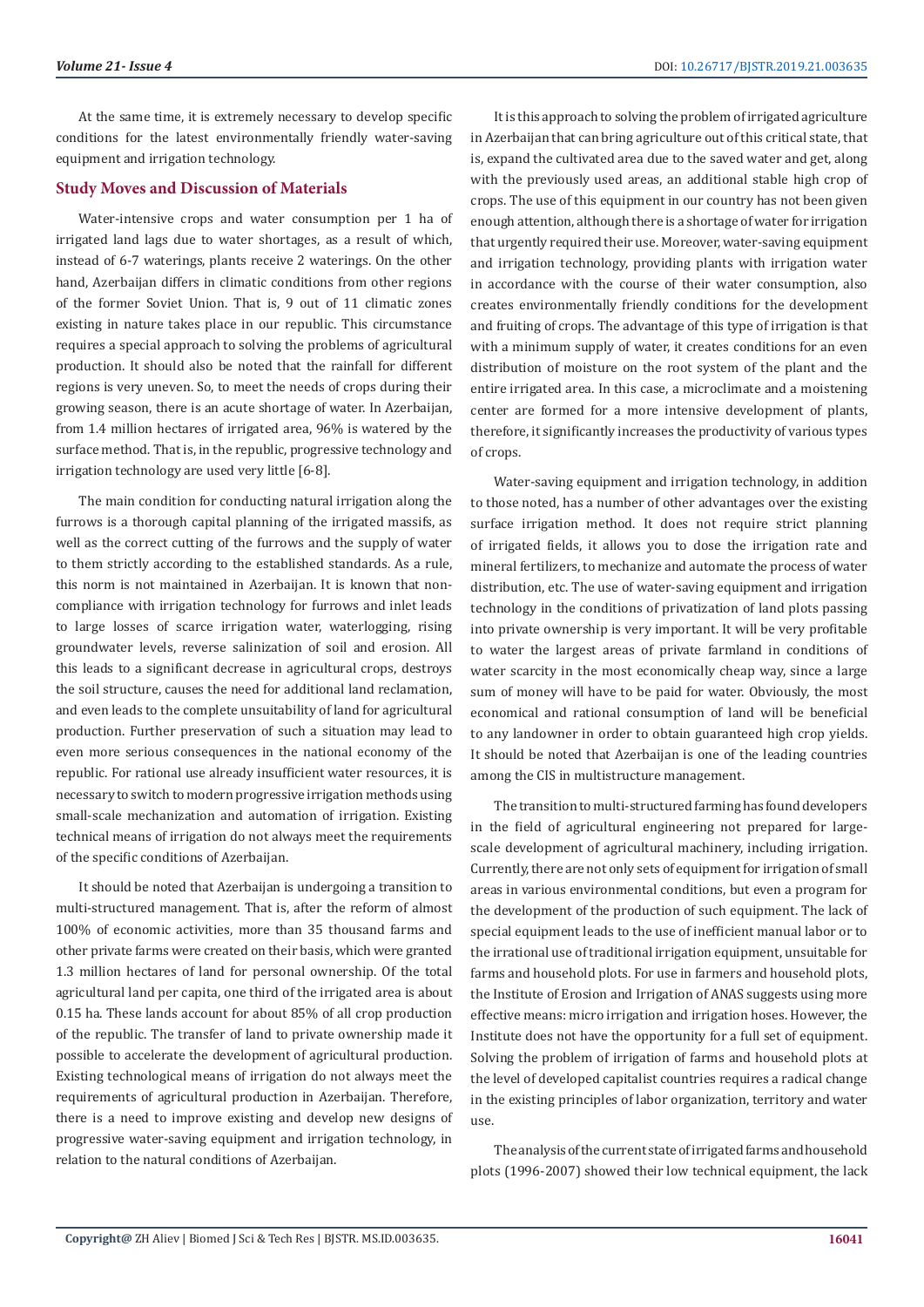of well-established production, and the completeness of equipment and oriented private land users. The statement of the problem of optimizing technical solutions for irrigation of small areas and the development of the production of various types of equipment for farms and household plots should be based on the following principles and basic principles. Irrigation equipment should provide a variety of technical solutions for pressure, flow, water distribution, level and degree of automation, cost the bridge of the complex and equipment enabling the land user to choose the most suitable technical solutions for his conditions.

Factors determining the choice of a technical solution ensuring environmental safety, resource conservation, simplicity and reliability in operation should be:

a. Natural and economic conditions of the site.

b. Regulated regime of water supply and irrigation source.

c. Mode of stay of the land user on the site and the time limit allocated for irrigation and maintenance of irrigation equipment.

d. Requirements of the land user to a complex of technological processes.

e. The possibility of changing the composition of crops cultivated on the site and providing adequate water for irrigation at the request of the land user.

f. Financing land user capabilities.

A prerequisite is the complete completeness and prefabrication of equipment, including the network, irrigation devices, controls, special equipment (hydraulic feeders, measuring instruments) pressure-forming devices, including storage tanks, etc.) A set of equipment must be installed on the water outlet to the farm, including a pressure regulator "after itself", a flow limiter, and a water meter. The kit guarantees the economical use of water in accordance with the agreed application and user requirements. Assessment of the applicability and selection of technical solutions for irrigation equipment, taking into account the complex of natural and economic factors and subjective requirements of the customer, can be carried out by the land user himself. The initial data for establishing the type of irrigation equipment are:

a) Characteristic of the irrigation object and the operating mode of the water source (irrigated area, daily evapotranspiration, daily source of water operation)

b) Mode of the land user's stay at the irrigation facility and requirements for the labor intensity of the irrigation process (frequency of stay on the site, time limit allocated by the land user for irrigation and equipment maintenance, allowable laboriousness of the technological process).

# **Output Results Are**

Parameters of water use (the required daily and weekly net and gross water volumes, the intensity and duration of water supply on the site, the degree of correspondence of the intensity of water supply to the intensity of water consumption);

b. Type of control of the technological process of irrigation (automated, semi-automated).

The results obtained, taking into account the traditionally used natural and economic factors of the irrigated area (crop composition, soil type and water permeability, soil depth and salinity, groundwater depth, terrain, the availability of electricity), as well as the financing possibilities of the land user, allow you to choose the type of irrigation techniques for a particular site.

It should be noted that the Institute of Erosion and Irrigation of ANAS develops and implements a variety of designs of water-saving equipment and irrigation technology, namely:

a) Micro-sprinkling system for farmers and individual farms.

b) Pulse-local irrigation system for farmers and individual farms.

c) Fine irrigation system.

d) Drip irrigation systems, etc.

The above irrigation technique will allow you to increase productivity, save irrigation water, prevent soil erosion and flushing, therefore, to perform priority tasks to solve the problem of improving the efficiency of agricultural production. Watersaving equipment is environmentally friendly. Low-intensity water supply completely prevents the formation of puddles and erosion on the soil surface. A small range of changes in soil moisture creates conditions that exclude their salinization. Maintaining soil moisture at the optimum level will allow the accumulation of part of the natural slopes in the layer of active moisture exchange. It should be borne in mind that due to a more productive use of natural rainfall, the irrigation rate is reduced. This is the watersaving role of low-intensity irrigation technology. The long-term direction of exposure to the microclimate of the surface air layer is ensured by the continuous supply of water to plants. In this case, the air humidity in thermally stressed periods of the day rises by 10-20%, and the temperature drops by 1-3  $^{\circ}$ C.

Favorable microclimatic conditions are created for activating the process of photosynthesis of plants throughout the entire daytime without falling off during hot hours, as is the case with traditional sprinkling.

Due to the increased humidity, evaporation from the soil surface is reduced. The low-intensity irrigation technology creates a unique opportunity to deal with atmospheric drought with dry winds. Low-intensity irrigation makes it possible to implement a fundamentally new technology of continuous application of weakly concentrated macro- and micronutrient fertilizers, means of chemicalization by means of dosed water together with irrigation water centrally from the head of the system. The implementation of these advantages requires creating economic prerequisites for the development of farms, consisting primarily in benefits for the